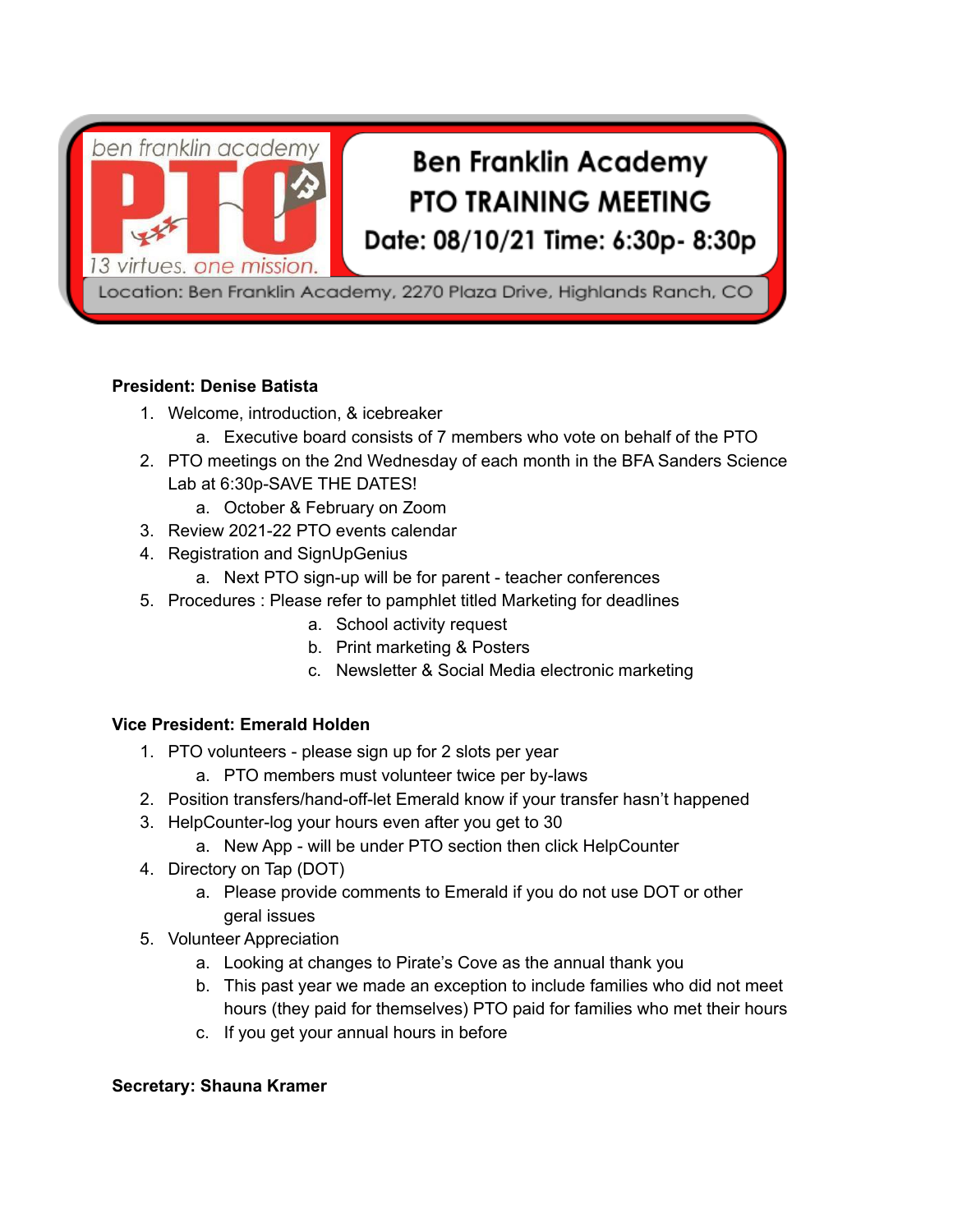- 1. Open Positions NONE
- 2. Forms: conflict of interest and communication & conflict resolution
- 3. Agenda item expectations-at least 48 hours before meeting, reminder 7 days prior

#### **Treasurer: Amanda Trenck**

- 1. Financial Policies & Procedures
	- a. Check reimbursement form
	- b. Forms-payment request form & tax exempt form (tax exempt ID); contact Amanda
- 2. Budget Discussion
- 3. Square for Iphones
	- a. Member of executive board have the ability to check out credit cards

## **Social Coordinator: Alyssa Motazedi**

- 1. Harvest Festival new name??
	- i. Ideas: Franklin Fest
	- b. September 18th in the evening
	- c. Want to make it inclusive of all ages
		- i. Some carnival games with trinket gifts
		- ii. Yard games / BINGO / dunk tank?
		- iii. TrainOC obstacle course
	- d. CAKE WALK WILL REMAIN
	- e. Sweetheart ball January 29th
		- i. Will get on planning
		- ii. Looking at different venues
	- f. Spring Social will still be mom/son event

# **Fundraising: Sage Felux**

- 1. Fundraising introductions
	- a. 1st Spirit Night will be at Gelato & CO 20% back August 31st 5 9
	- b. Parry's Pizza will be September 22nd 5 9
- 2. Spring Fundraising Event Update April 2nd (annual fundraiser)
	- a. Survey was sent out at end of year
		- i. Very mixed response
	- b. Still have adult event with auction
	- c. Soliciting ideas if you have one let us know!!
- 3. Spirit Wear
	- a. Will be selling at registration
	- b. Hoodies are only able to be worn by middle schoolers
	- c. Will be selling at parent teachers conferences
	- d. Sept 1st 9th online store will be open